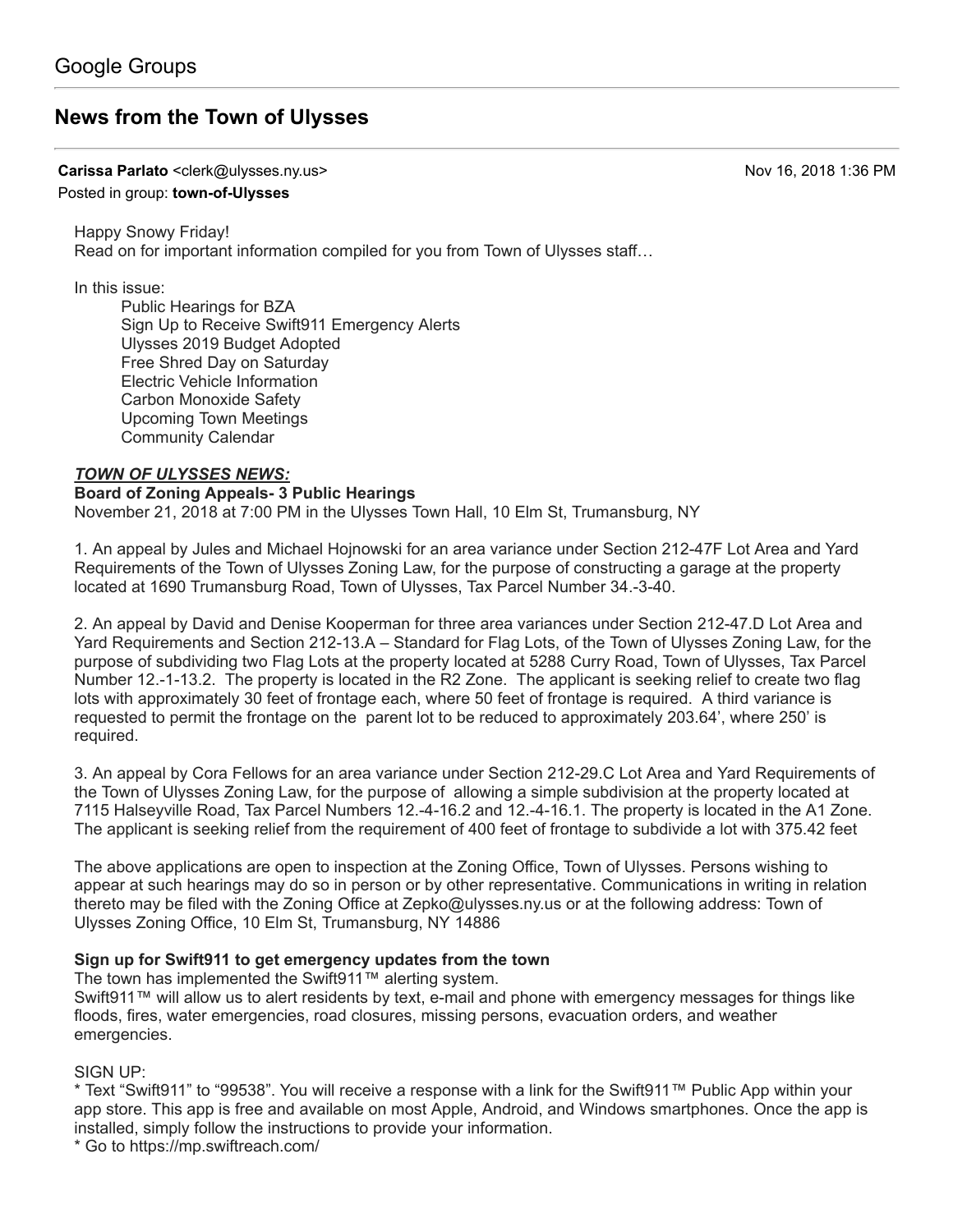You will be able to choose to receive alerts from Tompkins County and/or other municipalities. Make sure you select Town of Ulysses!

#### **2019 BUDGET ADOPTED**

The Ulysses Town Board adopted its budget for 2019 after a public hearing on October 23, 2018. The total spending is budgeted at \$3,425,360 with \$1,405,673 or about 40% of necessary revenues coming from property taxes, a 1.91% increase over 2018. Town taxes on a house valued at \$187,000 in 2019 would be the following:

For Village residents - \$226.17

For Town residents - \$503.27 of which \$277.10 or 55% is for Fire and EMS

See the 2019 budget and its narrative at [ulysses.ny.us.](http://ulysses.ny.us/) For more information, contact the Town Supervisor at [supervisor@ulysses.ny.us](mailto:supervisor@ulysses.ny.us) or 387-5767 ext 232.

#### *TOMPKINS COUNTY:*

#### **Recycle Tompkins and Challenge Offer Free Shred Day November 17th**

The Tompkins County Department of Recycling and Materials Management is partnering with Challenge Workforce Solutions to offer a free Confidential Document Shred Day for all Tompkins County residents.

The event will take place Saturday, November 17th from 9:00 AM to 12:00 PM in the parking lot of the Recycling and Materials Management Office at 122 Commercial Avenue, Ithaca.

County residents are invited to bring two standard file boxes - or no more than 20 pounds - of paper documents, which will be placed in locked bins to be shredded offsite. Challenge staff will be on hand to issue signed Certificates of Destruction, demonstrate their shredding machines, and provide quotes for larger jobs. All shredded paper will then be recycled.

The Shred Day event is being held to mark America Recycles Day, the only nationally recognized day dedicated to promoting and celebrating recycling in the United States. Staff from the Department of Recycling and Materials Management will be available to answer questions about recent changes in the recycling markets and provide information on items accepted for curbside recycling and at the Recycling and Solid Waste Center.

#### **Electric Vehicle program**

EV Tompkins is working under a one year grant from NY State to encourage the increased use of electric vehicles in Tompkins County. Read their news, find the newly installed charging stations, see the events they are hosting and learn more about how fuel efficient EVs work by following them on facebook or by visiting <http://www.getyourgreenbacktompkins.org/ev-tompkins/>

#### *PUBLIC SAFETY:*

#### **Carbon Monoxide Safety Tips from NYSEG**

With the heating season upon us, here are a few safety tips to keep you and your family safe from the dangers of carbon monoxide:

Are you feeling okay? Exposure to carbon monoxide can cause flu-like symptoms, including headache, dizziness, weakness, nausea and loss of muscle control or worse.

Carbon monoxide is a colorless, odorless gas that is the product of incomplete combustion. Carbon monoxide poisoning can happen in a matter of minutes.

Protection is as easy as having your heating system, chimney, flues and vents checked once a year by a professional.

Take protection to the next level by installing a carbon monoxide alarm.

If you suspect a natural gas leak or carbon monoxide problem, get up, get out and get away! Then call 1.800.572.1121 or 911 immediately from a safe location.

#### *UPCOMING TOWN MEETINGS: (*All are open to the public and meet at the Town Hall)

All town meetings are held at the town hall at 10 Elm St., Trumansburg, unless noted otherwise. For agendas and other meeting information, click on the event on the calendar here: <http://ulysses.ny.us/calendar/?category=Government>

-------------------------------------------------------------------------------------------------------------------------------

Forward this message to anyone else that you think would be interested. We'd love to connect with more residents. To send questions or comments, or be removed from this list, please e-mail [clerk@ulysses.ny.us](mailto:clerk@ulysses.ny.us)